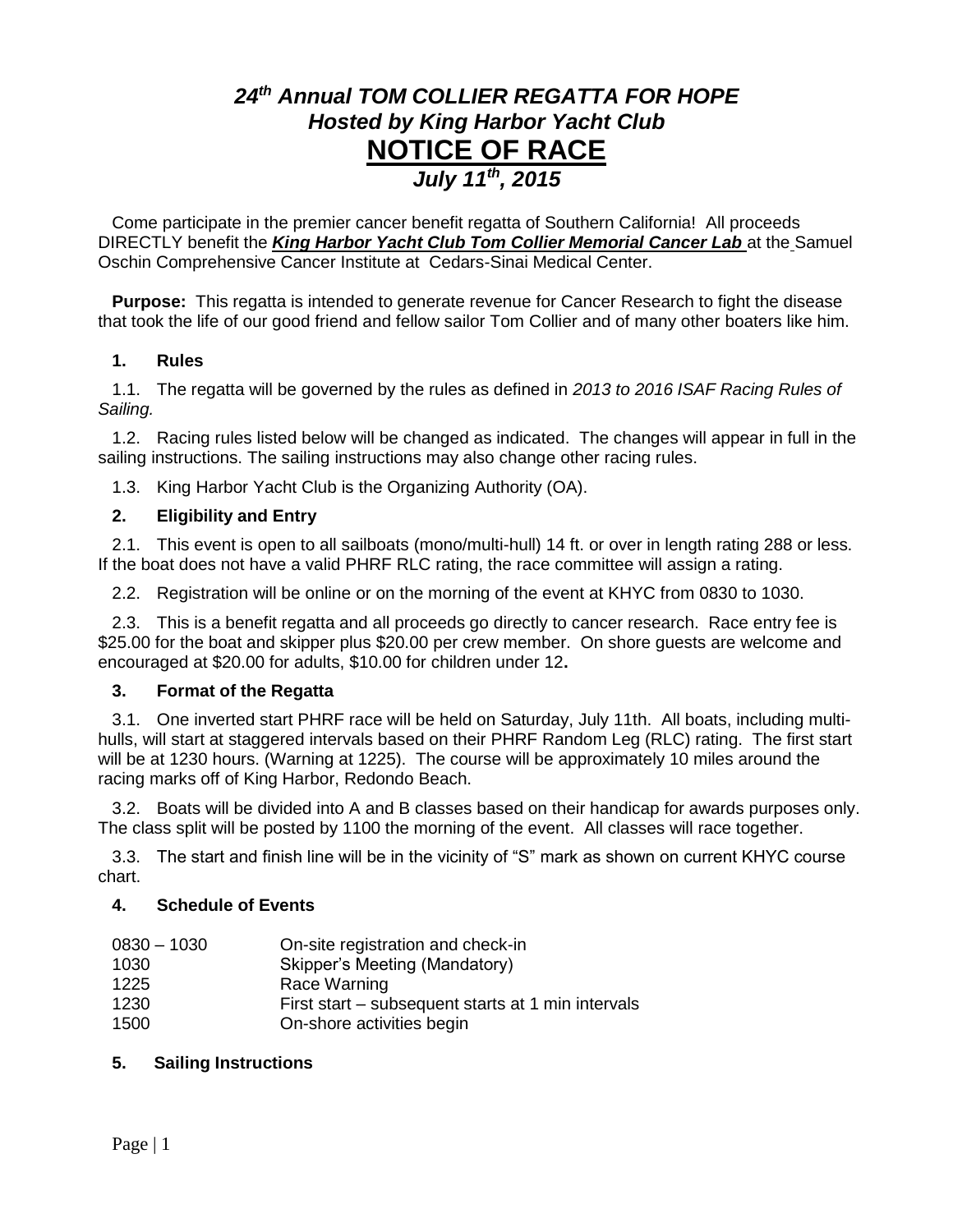Preliminary sailing Instructions will be available online and final official sailing instructions will be available onsite at check-in.

## **6. The Course**

The course will be approximately 10 miles around buoys in the King Harbor area. Details will be included in the Sailing Instructions.

## **7. Scoring**

This is an inverted start handicap event. As such boats will be scored in the order of finish. Scoring will be determined for overall position as well as for PHRF A, PHRF B, multihull, and any individual class as long as 3 or more boats start in the class. **THE FIRST JUNIOR SKIPPER UNDER 18 YEARS OF AGE ON THE DAY OF THE EVENT WILL BE SCORED AS THE WINNER OF THE NEIL ARMSTRONG PERPETUAL TROPHY.**

#### **8. Prizes**

Prizes will be given as follows:

Overall: 1st through 5<sup>th</sup> – Overall winner will have his/her name inscribed on the Tom Collier Perpetual Trophy

PHRF A and/or B: 1<sup>st</sup> if NOT already awarded an overall trophy.

Cruising Class:  $1<sup>st</sup>$  if 3 or more boats enter.

Neil Armstrong Perpetual:  $1<sup>st</sup>$  Junior skipper under 18 yrs of age day of the event Fleets with 3 or more boats starting: 1<sup>st</sup>

Multihulls: 1<sup>st</sup>

## **9. On-shore activities**

All racers, and on-shore guests are invited to attend. The activities include appetizers, no-host bar, and a very entertaining live auction. .

# **10. Further Information**

For additional information please contact:

Regatta Chair: Mark Folkman, (310) 488-6516 (c) or [folkman@verizon.net](mailto:folkman@verizon.net)

Principal Race Officer: Janine Thompson, (310) 370-5179 or [janine@piperdigital.com](mailto:janine@piperdigital.com)

KHYC Club Manager: Mike Hyler, (310) 376-2459 or [manager@khyc.org](mailto:manager@khyc.org)